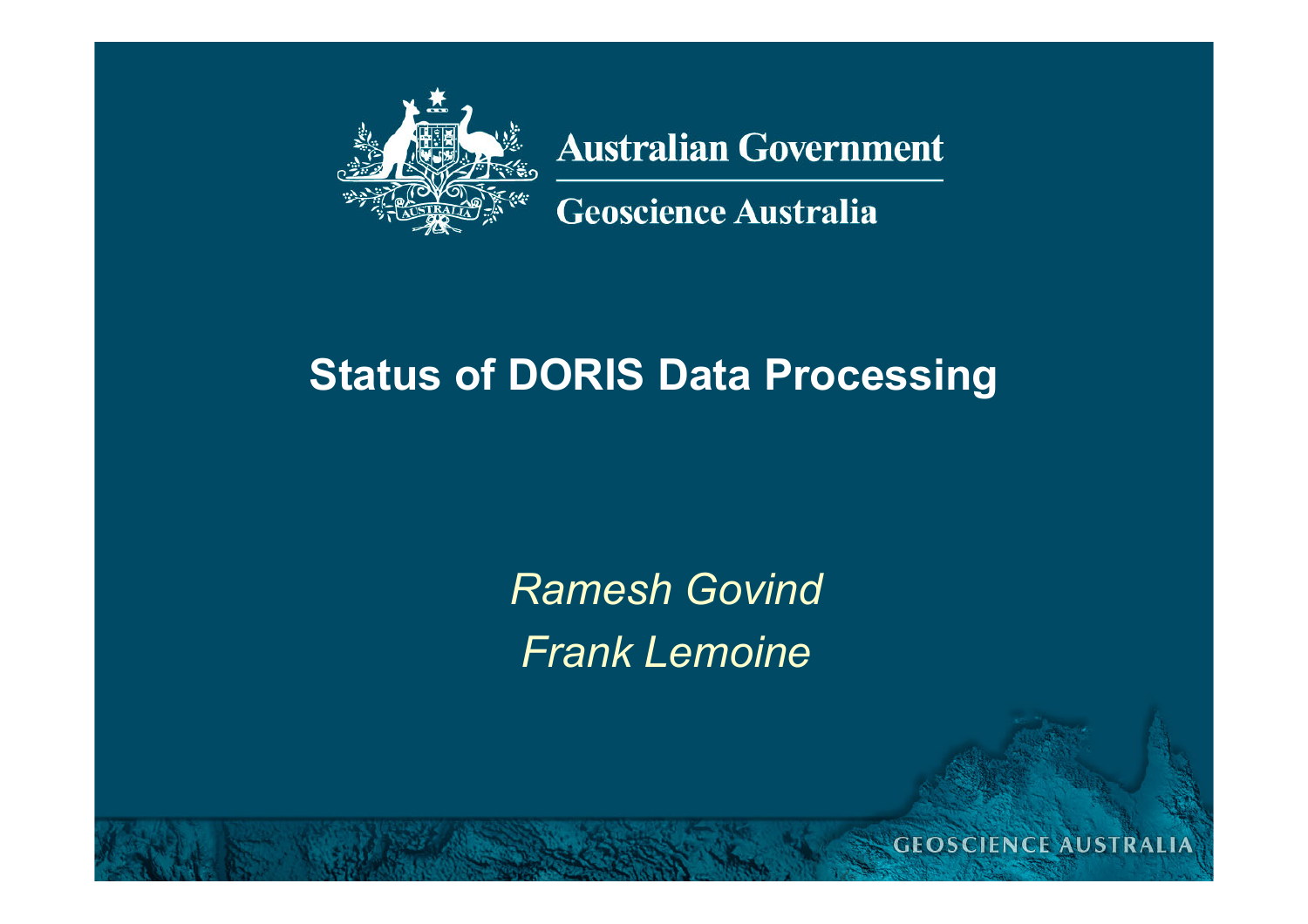# **Global DORIS Data Used**

| Spot-2         | 040104 - 071230 Weekly Arcs |                    |
|----------------|-----------------------------|--------------------|
| Spot-5         | 070401 - 071230 Weekly Arcs |                    |
| Jason-1        | 040104 - 071230 Weekly Arcs |                    |
| <b>Envisat</b> | 040104 - 071230             | <b>Weekly Arcs</b> |
| Spot-4         | 040104 - 050327             | <b>Weekly Arcs</b> |
| Spot-4         | 050403 - 051230 Daily Arcs  |                    |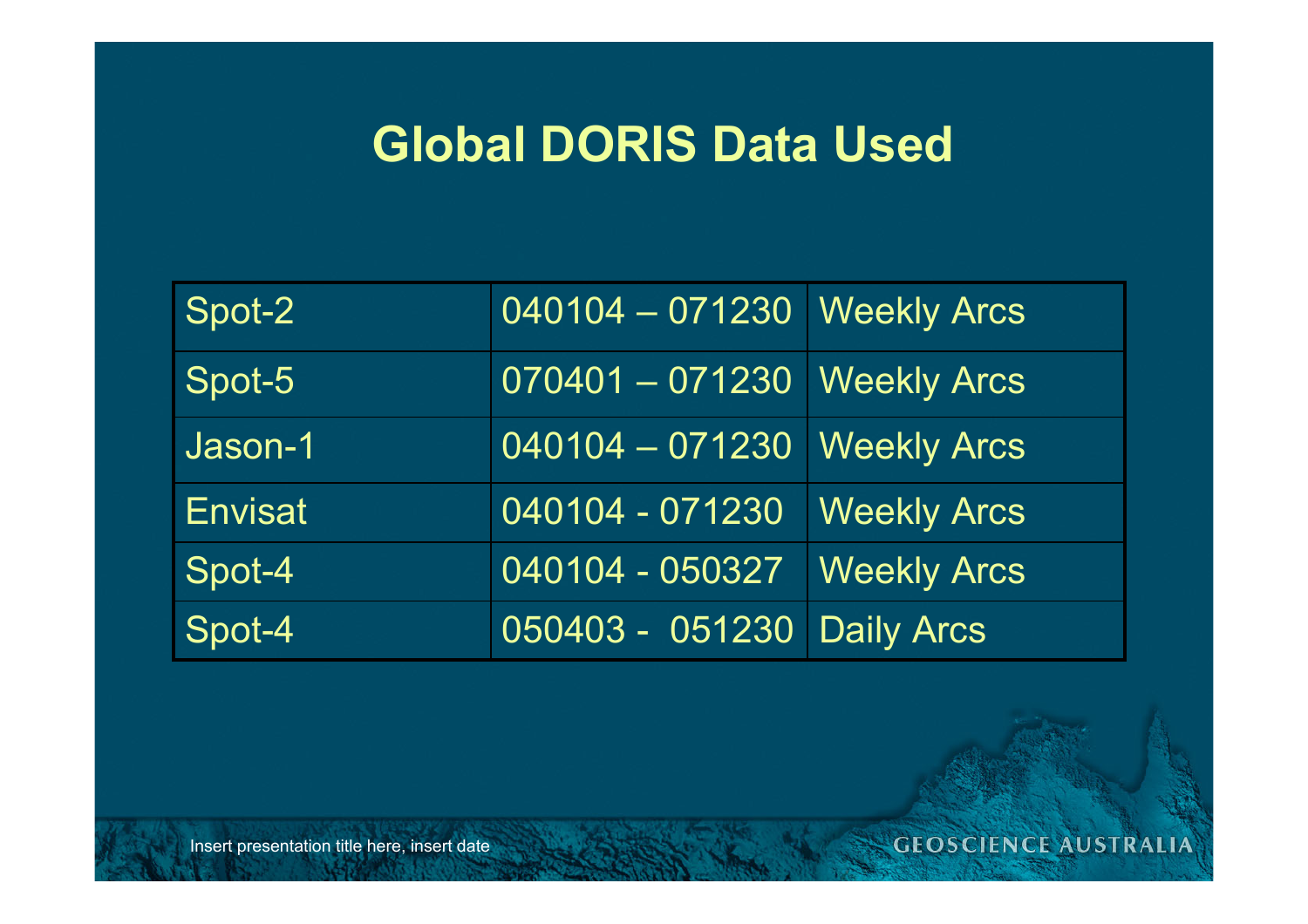Reference Frame:

- ITRF2005 apriori
- IERS2003 Precession and Nutation
- IERS2003 model for Solid Earth Tides
- $\mathcal{L}_{\mathcal{A}}$  , where  $\mathcal{L}_{\mathcal{A}}$  is the set of the set of the set of the set of the set of the set of the set of the set of the set of the set of the set of the set of the set of the set of the set of the set of the – Ocean Loading based on GOT99 Ocean Tide Model
- DE1403 (GSFC) Planetary Ephemeris
- EOP05-C04 apriori EOPs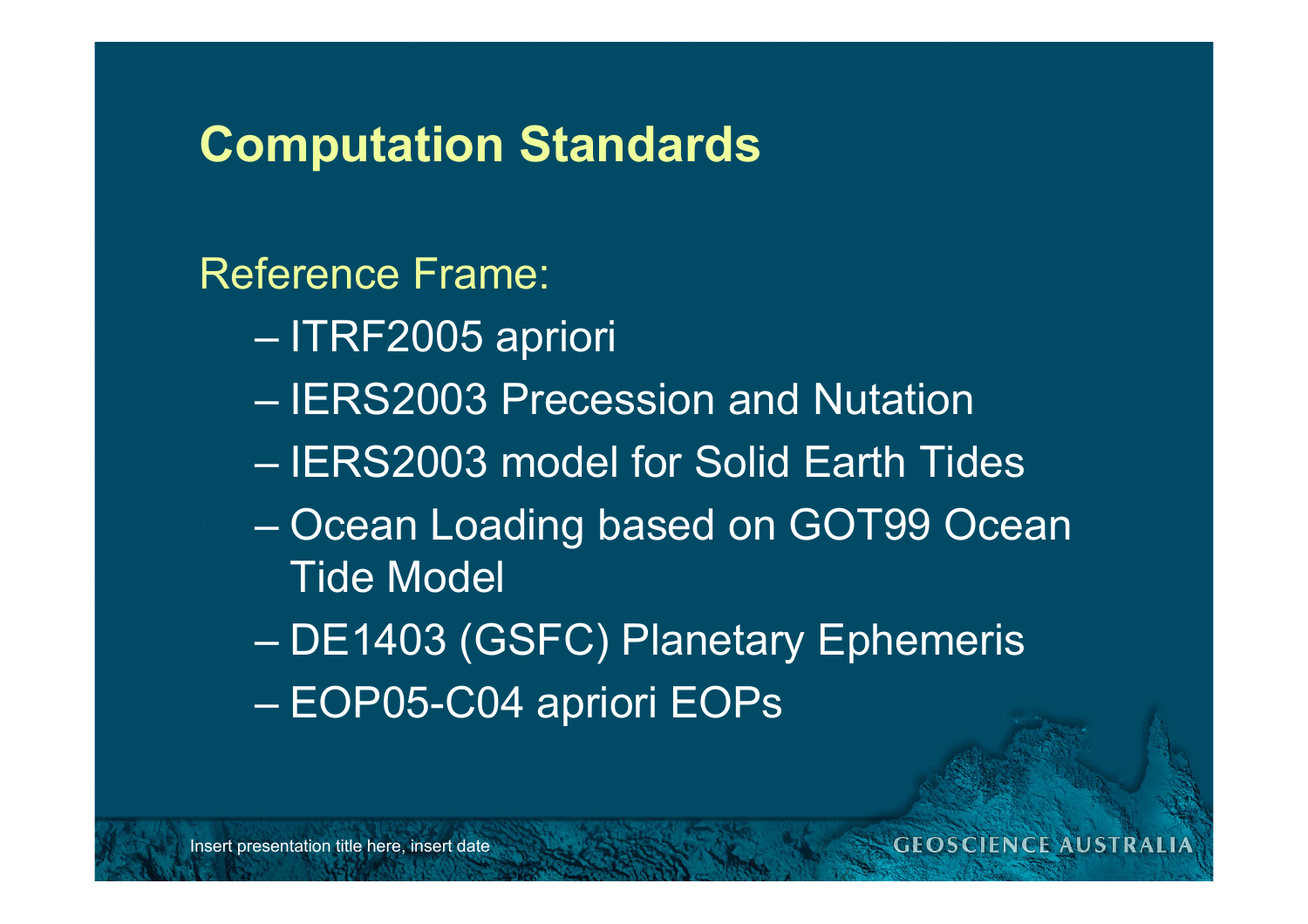### Orbit Modelling:

- 7-day arc
- GGM02C Earth Gravity Field
- $\mathcal{L}_{\mathcal{A}}$  , where  $\mathcal{L}_{\mathcal{A}}$  is the set of the set of the set of the set of the set of the set of the set of the set of the set of the set of the set of the set of the set of the set of the set of the set of the Time varying gravity ([2,0];[1,1];[21])
- $\mathcal{L}_{\mathcal{A}}$  , where  $\mathcal{L}_{\mathcal{A}}$  is the set of the set of the set of the set of the set of the set of the set of the set of the set of the set of the set of the set of the set of the set of the set of the set of the Annual Time Varying Gravity [20X20]
- $\mathcal{L}_{\mathcal{A}}$  , where  $\mathcal{L}_{\mathcal{A}}$  is the set of the set of the set of the set of the set of the set of the set of the set of the set of the set of the set of the set of the set of the set of the set of the set of the Atmospheric Gravity [50X50; NCEP 6 hr data – compiled by Petrov]
- Ocean Tides GOT00 [Ray]
- Atmospheric Density MSIS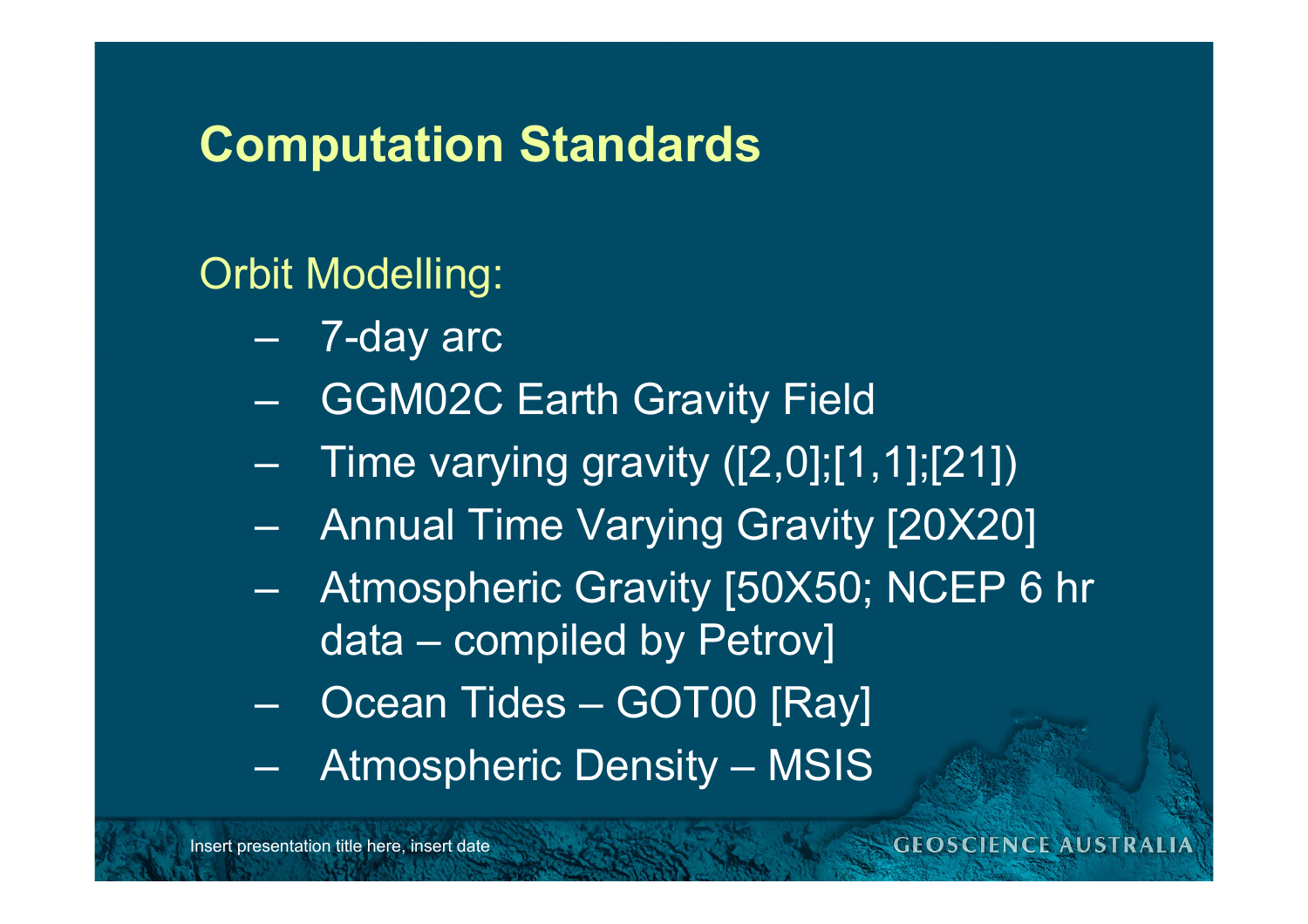- Satellite specific macro-model for SRP
- Solar Radiation Pressure scale factor 1/arc constrained
- Satellite mass changes and satellite centre of mass offset changes applied as per [http://ids.cls.fr/html/analysis\\_coord/documents.html](http://ids.cls.fr/html/analysis_coord/documents.html)
- Elevation Cutoff 12 degrees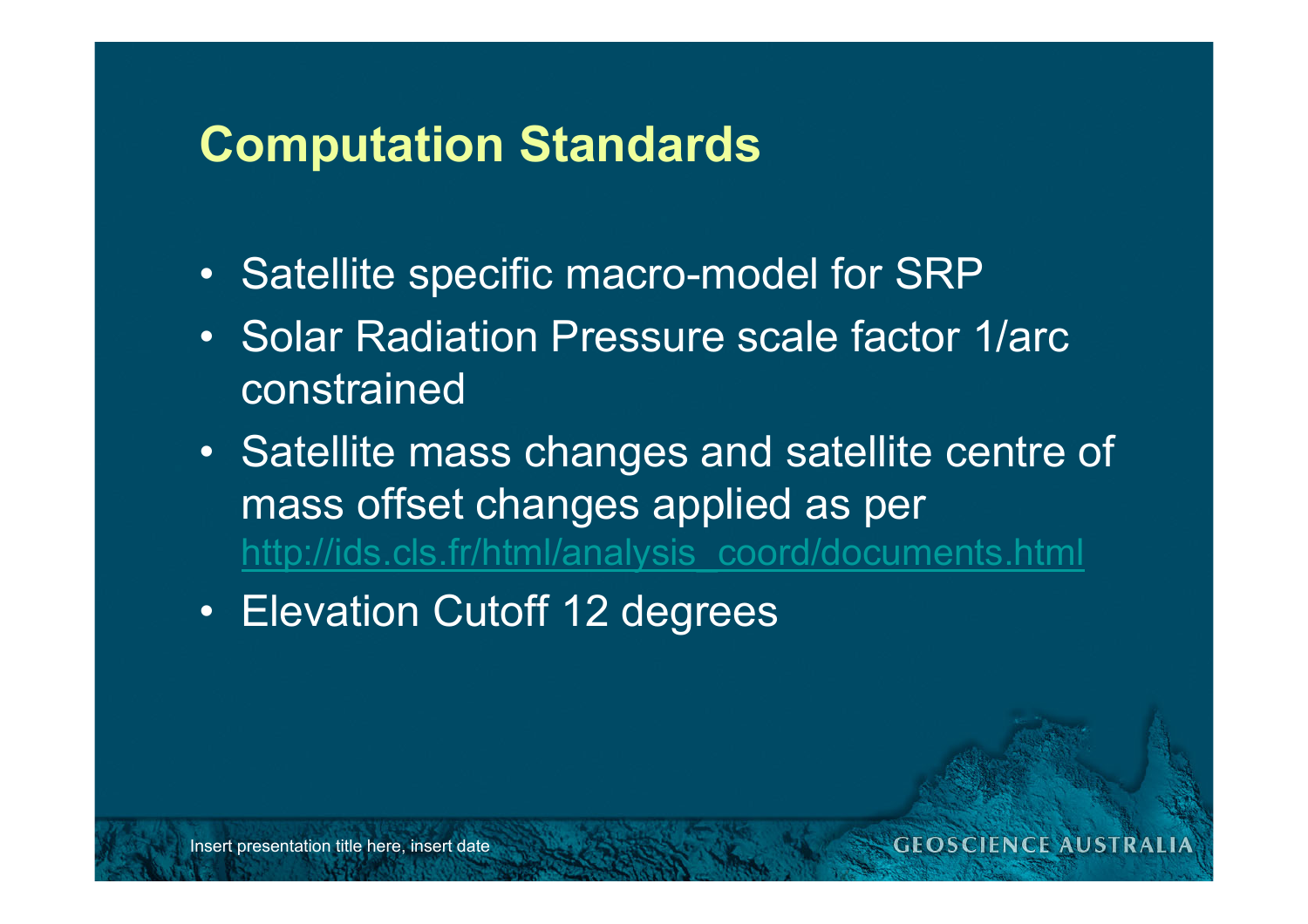Estimated Parameters:

- Arc Set
	- Satellite state vector
	- $\mathcal{L}_{\mathcal{A}}$  , where  $\mathcal{L}_{\mathcal{A}}$  is the set of the set of the set of the set of the set of the set of the set of the set of the set of the set of the set of the set of the set of the set of the set of the set of the – Drag: Envisat and Jason 8-hourly
	- Drag: Spot-2, Spot-4, Spot-5 6-hourly
	- General Acceleration 2/arc along and cross track 1/rev
	- – Range rate measurement biases for all satellite/site combinations pass-by-pass
	- $\mathcal{L}_{\mathcal{A}}$  , where  $\mathcal{L}_{\mathcal{A}}$  is the set of the set of the set of the set of the set of the set of the set of the set of the set of the set of the set of the set of the set of the set of the set of the set of the – Troposphere scale factor pass-by-pass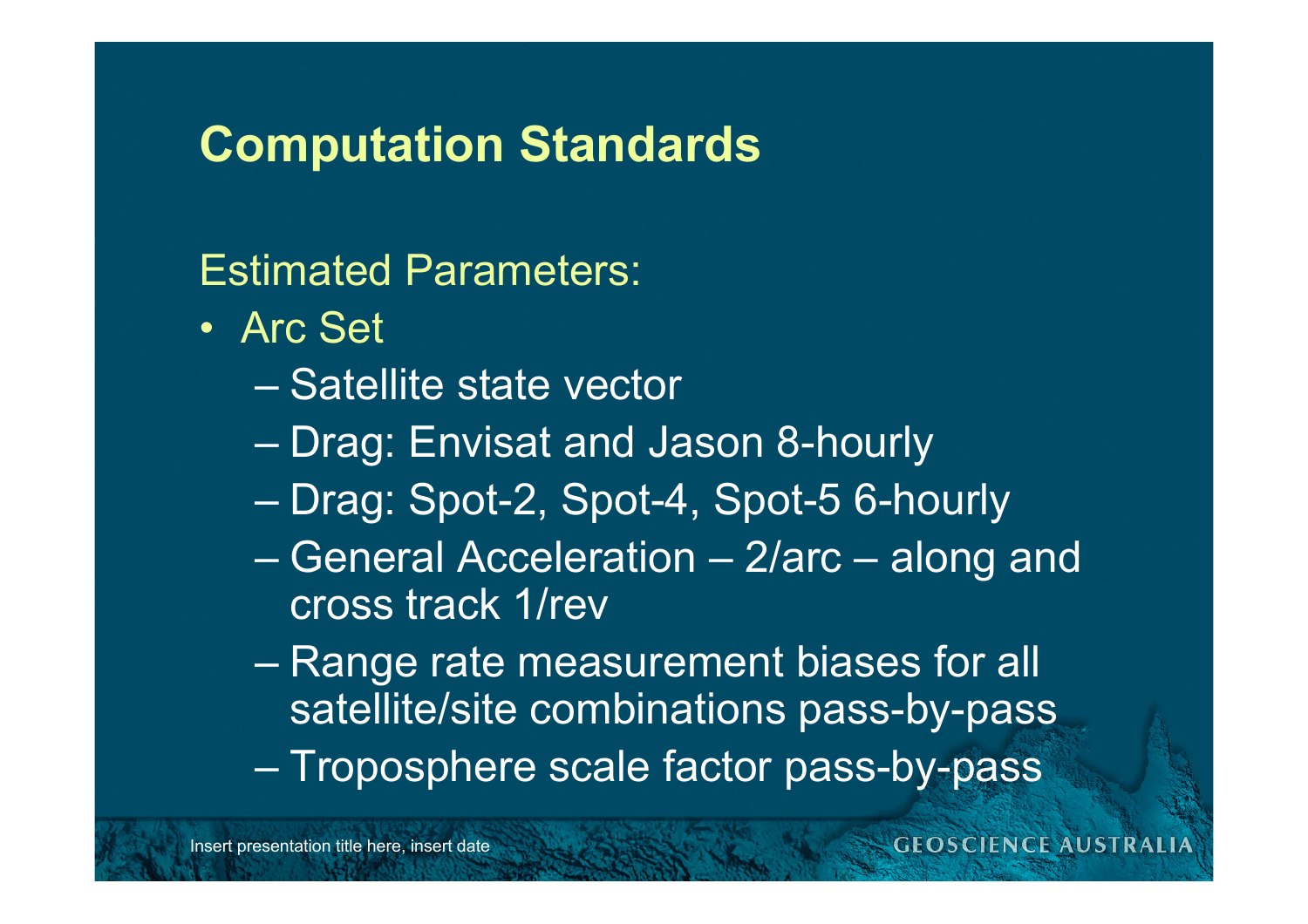Estimated Parameters:

- Global Set
	- Station Coordinates

 $\mathcal{L}_{\mathcal{A}}$  , where  $\mathcal{L}_{\mathcal{A}}$  is the set of the set of the set of the set of the set of the set of the set of the set of the set of the set of the set of the set of the set of the set of the set of the set of the – Xpole, Ypole (daily at noon)

#### **GEOSCIENCE AUSTRALIA**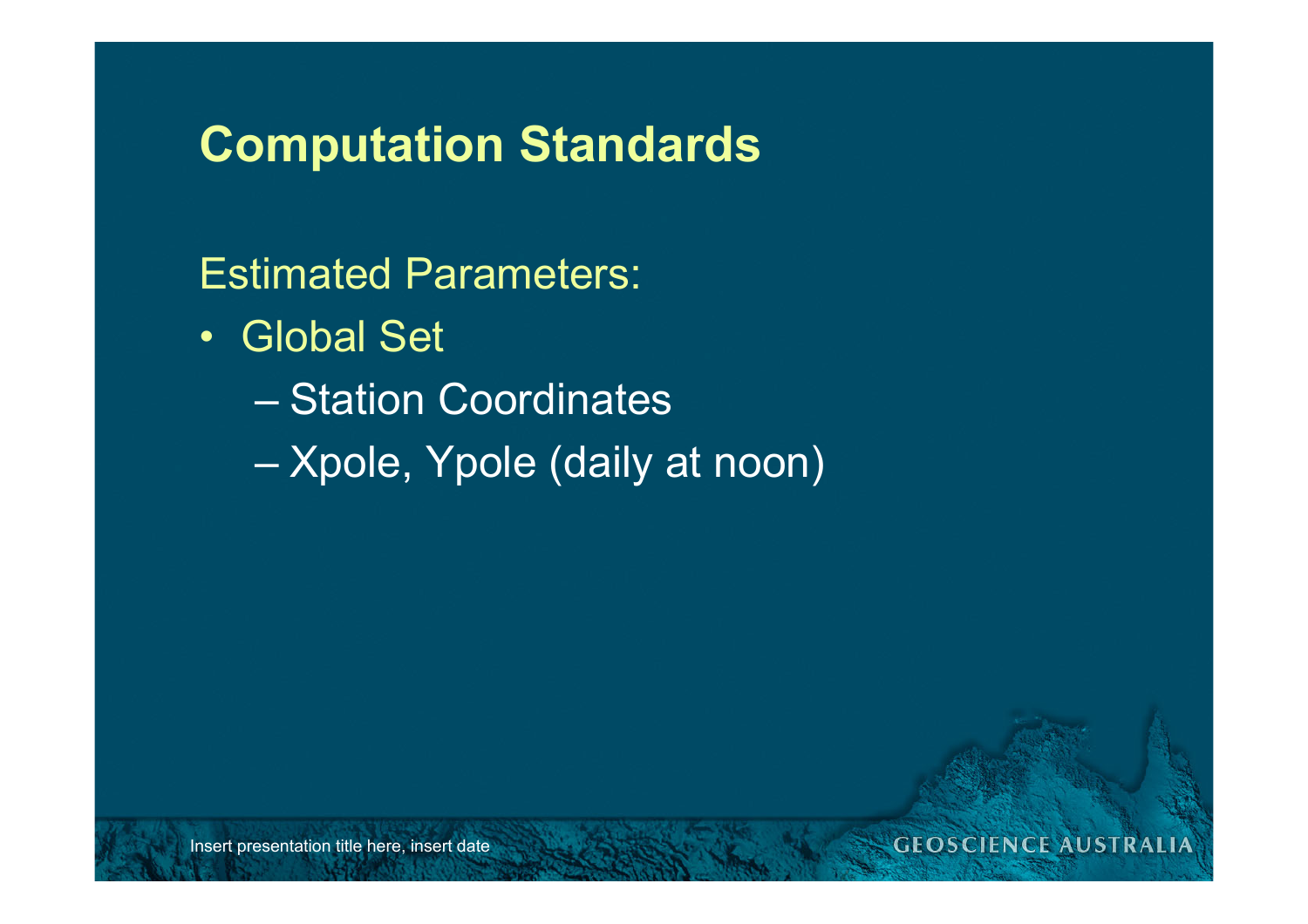• Constraints for SINEX:

 All global parameters 1m equivalent (station coordinates, pole)

- Data Weighting:
	- –– Range Rate 2 mm/sec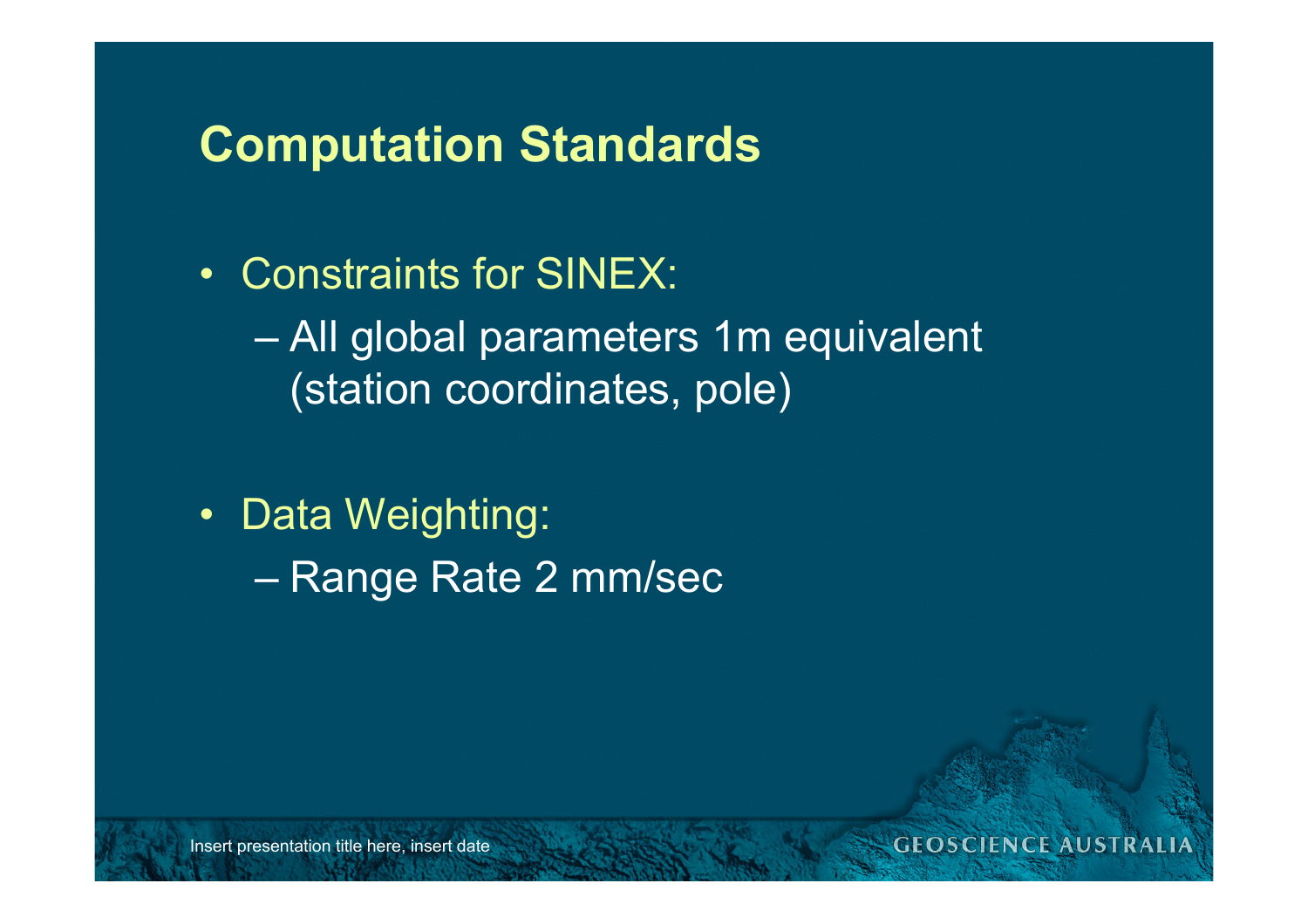# **Results: Average WRMS of Orbit Fits**

|                | <b>Period of weekly</b><br>solutions | <b>Number</b><br>Arcs** | Average<br><b>WRMS</b><br>mm/sec |
|----------------|--------------------------------------|-------------------------|----------------------------------|
| Spot-2         | 040104 - 071230                      | 225                     | [0.10(?)]                        |
| Spot-5         | 040104 - 071230                      | 209                     | 0.43                             |
| Jason-1        | 040104 - 071230                      | 180                     | 0.46                             |
| <b>Envisat</b> | 040104 - 071230                      | 193                     | 0.42                             |

\*\* Excludes Poor/arcs with manoeuvres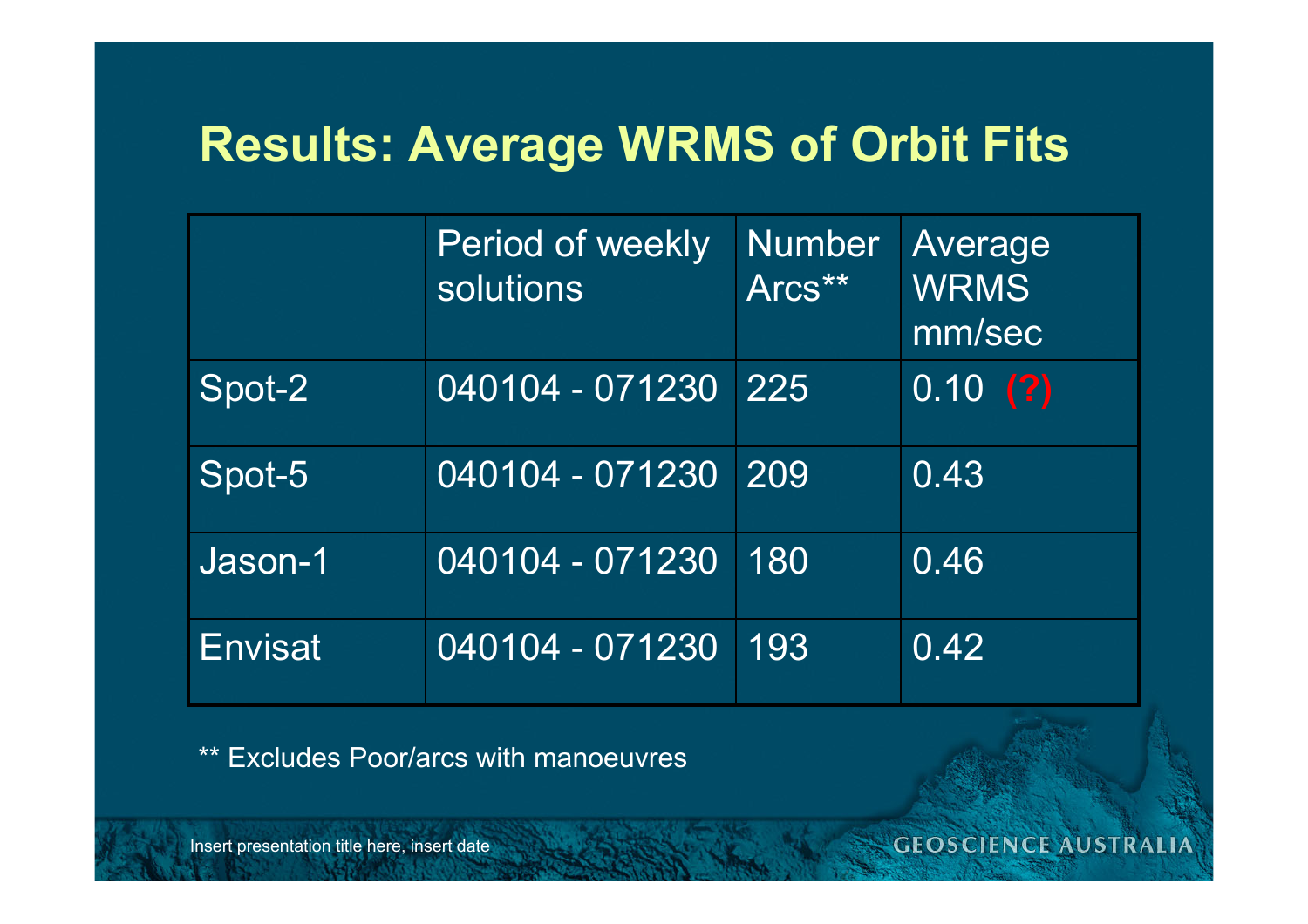# **IDS Submission Status**

- SINEX files provided for testing:
	- Period 050102 to 080501 in weekly arcs
	- Typically 4-satellite combination Spot-2, Spot-4, Jason-1 and Envisat
	- $\mathcal{L}_{\mathcal{A}}$  , where  $\mathcal{L}_{\mathcal{A}}$  is the set of the set of the set of the set of the set of the set of the set of the set of the set of the set of the set of the set of the set of the set of the set of the set of the 3-satellite combination if poor orbit arc due to manoeuvres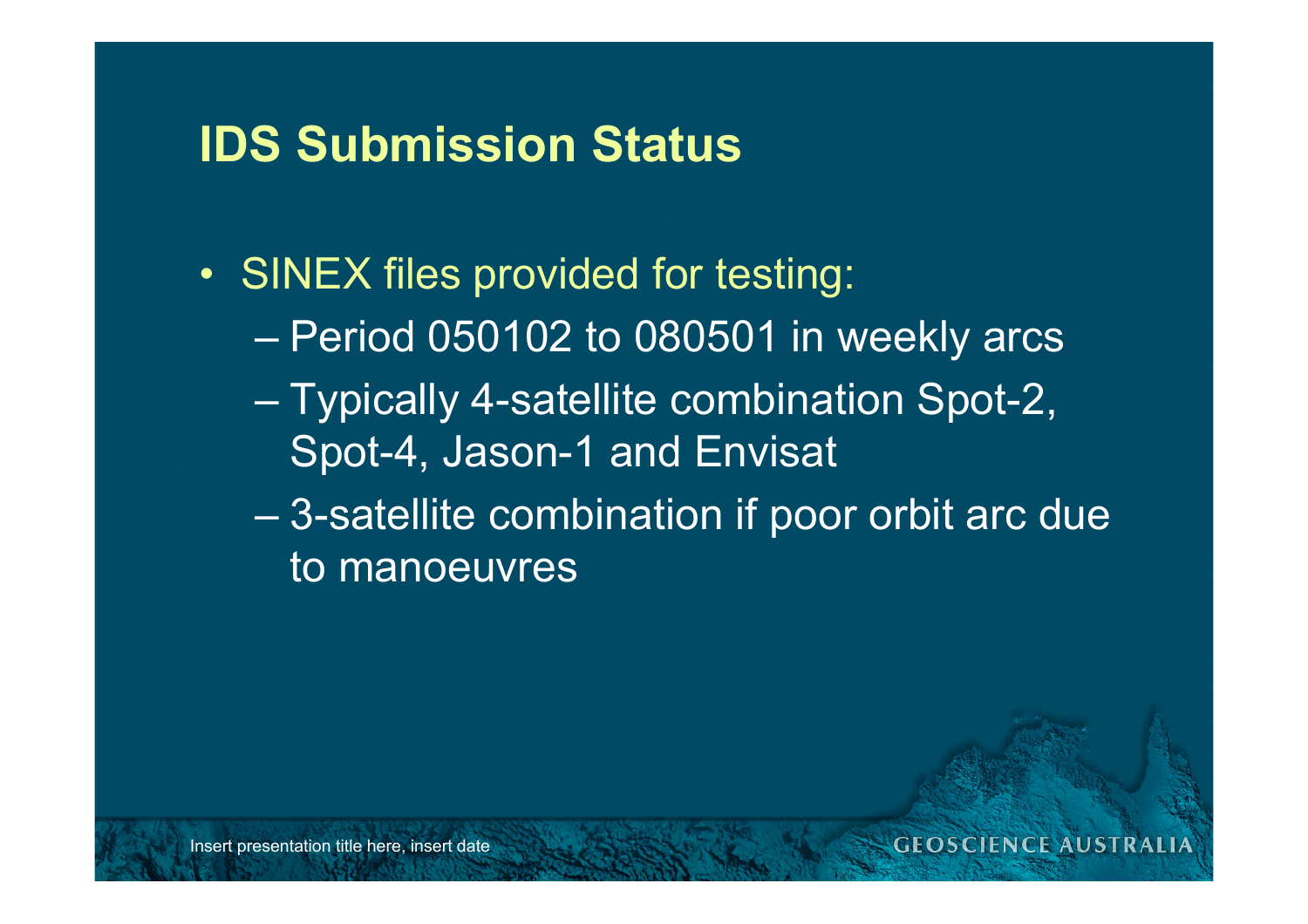## **Outstanding Issues**

- Re-analysis of the poorly determined arcs mainly due to manoreuvres
- Complete backward data processing from 2002
- $\bullet$  Respond to IDS Combination Centre feedback for reprocessing
- Compare with SLR orbits for Jason-1 and Envisat (preliminary processing completed)

### Suggestion:

• Refer ITRF coordinates to reference mark instead of base of antenna in next ITRF